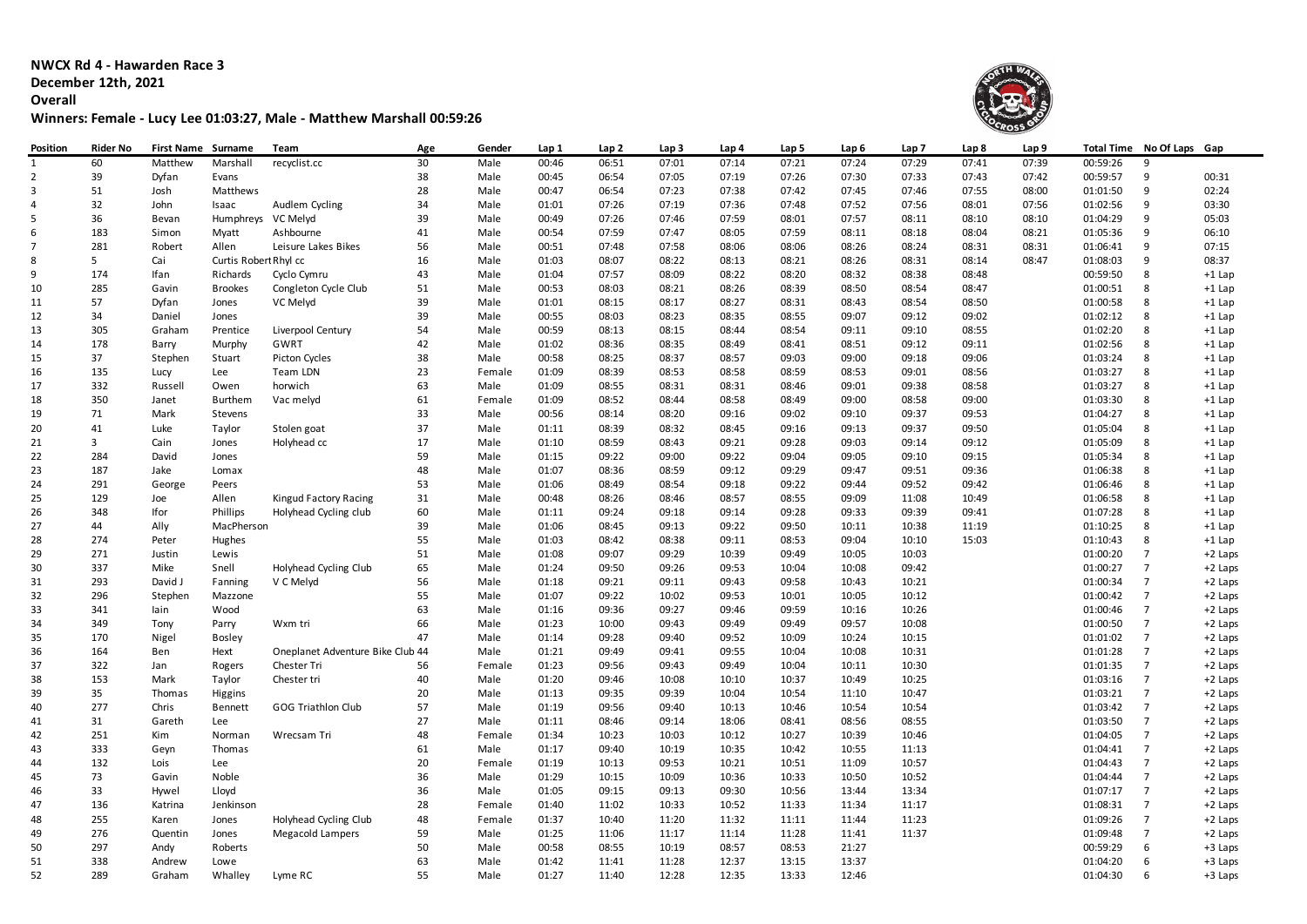**NWCX Rd 4 - Hawarden Race 3 December 12th, 2021**

## **Overall**

## **Winners: Female - Lucy Lee 01:03:27, Male - Matthew Marshall 00:59:26**



| Position | Rider No | First Name Surname |               | Team                     | Age | Gender | Lap 1 | Lap 2 | Lap <sub>3</sub> | Lap 4 | Lap 5 | Lap 6 | Lap 7 | Lap 8 | Lap 9 | Total Time No Of Laps Gap |           |
|----------|----------|--------------------|---------------|--------------------------|-----|--------|-------|-------|------------------|-------|-------|-------|-------|-------|-------|---------------------------|-----------|
| 53       | 131      | Leigh              | Jenkins       | Chester triathlon club   | 31  | Female | 01:46 | 12:36 | 12:49            | 12:25 | 13:21 | 12:51 |       |       |       | 01:05:47                  | $+3$ Laps |
| 54       | 307      | Peter              | Eaton         |                          | 50  | Male   | 01:35 | 12:31 | 13:41            | 13:44 | 13:27 | 16:10 |       |       |       | 01:11:07                  | +3 Laps   |
| 55       | 188      | Ben                | <b>Bright</b> |                          | 47  | Male   | 01:01 | 07:49 | 08:02            | 08:28 | 08:32 |       |       |       |       | 00:33:53                  | +4 Laps   |
| 56       | 343      | David              | Jones         | fibrax wrexham road club | 70  | Male   | 01:43 | 12:59 | 14:11            | 15:23 | 16:38 |       |       |       |       | 01:00:54                  | +4 Laps   |
| 57       | 336      | Steve              | Collen        |                          | 74  | Male   | 02:11 | 13:47 | 14:36            | 18:13 | 17:32 |       |       |       |       | 01:06:20                  | +4 Laps   |
| 58       | 306      | Mark               | Hodge         |                          | 53  | Male   | 01:33 | 12:26 | 13:48            | 14:32 |       |       |       |       |       | 00:42:18                  | +5 Laps   |
| 59       | 321      | Vicky              | Hinstridge    |                          | 56  | Female | 01:46 | 12:27 | 20:33            | 15:18 |       |       |       |       |       | 00:50:05                  | $+5$ Laps |
| 60       | 185      | lain               | Lancaster     | MerseyTri                | 41  | Male   | 01:21 | 09:58 | 10:31            |       |       |       |       |       |       | 00:21:50                  | +6 Laps   |
| 61       | 303      | Christian          | Walton-Evans  |                          | 50  | Male   | 01:01 | 09:27 |                  |       |       |       |       |       |       | 00:10:28                  | +7 Laps   |
| 62       | 272      | James              | McQueen       |                          |     | Male   | 01:31 |       |                  |       |       |       |       |       |       | 00:01:31                  | +8 Laps   |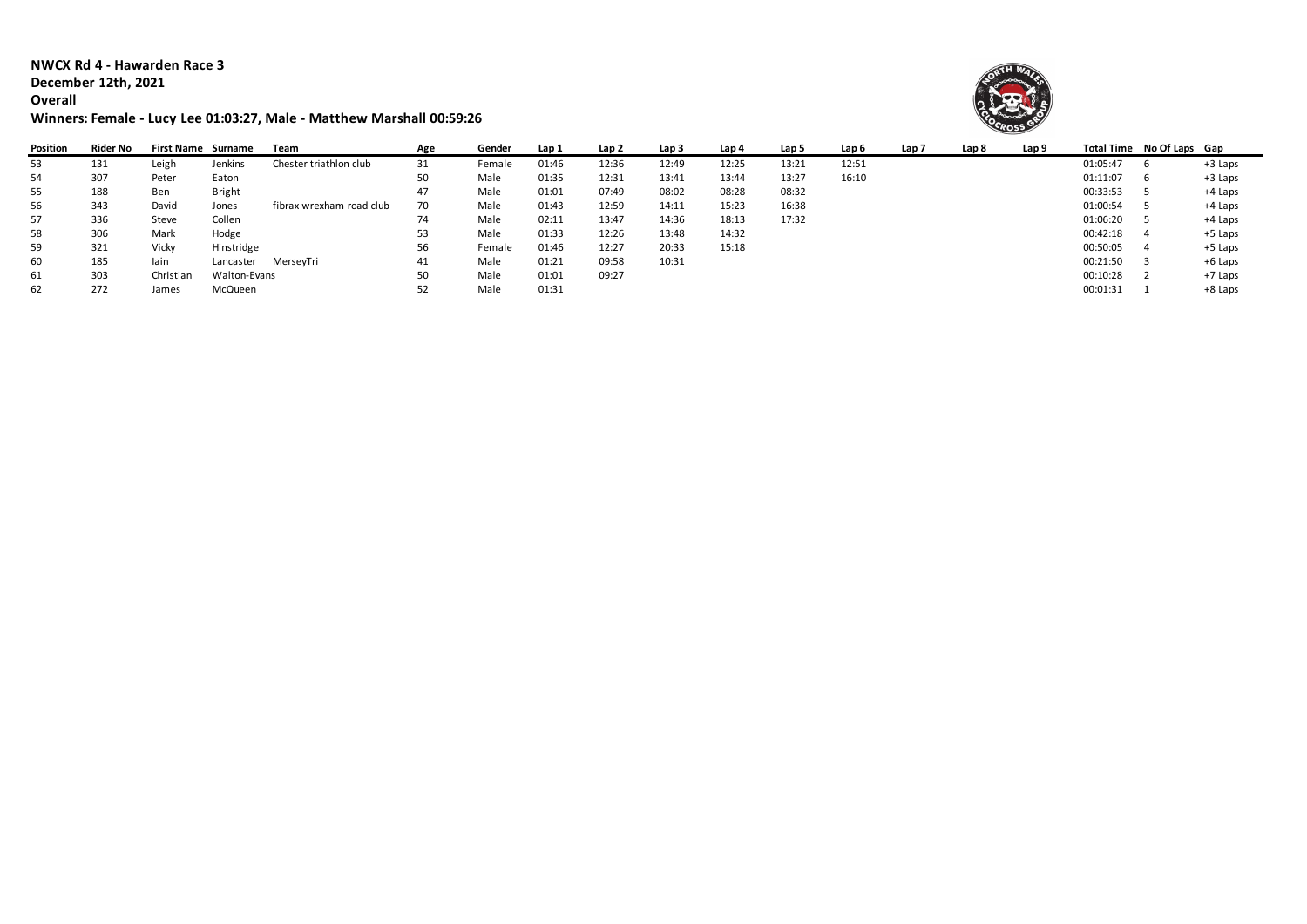**NWCX Rd 4 - Hawarden Race 3 December 12th, 2021 Adults (Female) Winner: Lucy Lee 01:03:27**



 $\sim$ 

| Position | Rider No | <b>First Name</b> | Surname   | Team                   | Age | Gender | Lap 1 | Lap 2 | Lap 3 | Lap 4 | Lap 5 | Lap 6 | Lap 7 | Lap <sub>8</sub> | Lap <sub>9</sub> |          | Total Time No Of Laps Gap |          |
|----------|----------|-------------------|-----------|------------------------|-----|--------|-------|-------|-------|-------|-------|-------|-------|------------------|------------------|----------|---------------------------|----------|
|          | 135      | Lucy              | Lee       | Team LDN               | 23  | Female | 01:09 | 08:39 | 08:53 | 08:58 | 08:59 | 08:53 | 09:01 | 08:56            |                  | 01:03:27 |                           |          |
|          | 132      | Lois              | Lee       |                        |     | Female | 01:19 | 10:13 | 09:53 | 10:21 | 10:51 | 11:09 | 10:57 |                  |                  | 01:04:43 |                           | $+1$ Lap |
|          | 136      | Katrina           | Jenkinson |                        |     | Female | 01:40 | 11:02 | 10:33 | 10:52 | 11:33 | 11:34 | 11:17 |                  |                  | 01:08:31 |                           | $+1$ Lap |
|          | 131      | Leigh             | Jenkins   | Chester triathlon club | 31  | Female | 01:46 | 12:36 | 12:49 | 12:25 | 13:21 | 12:51 |       |                  |                  | 01:05:47 |                           | +2 Laps  |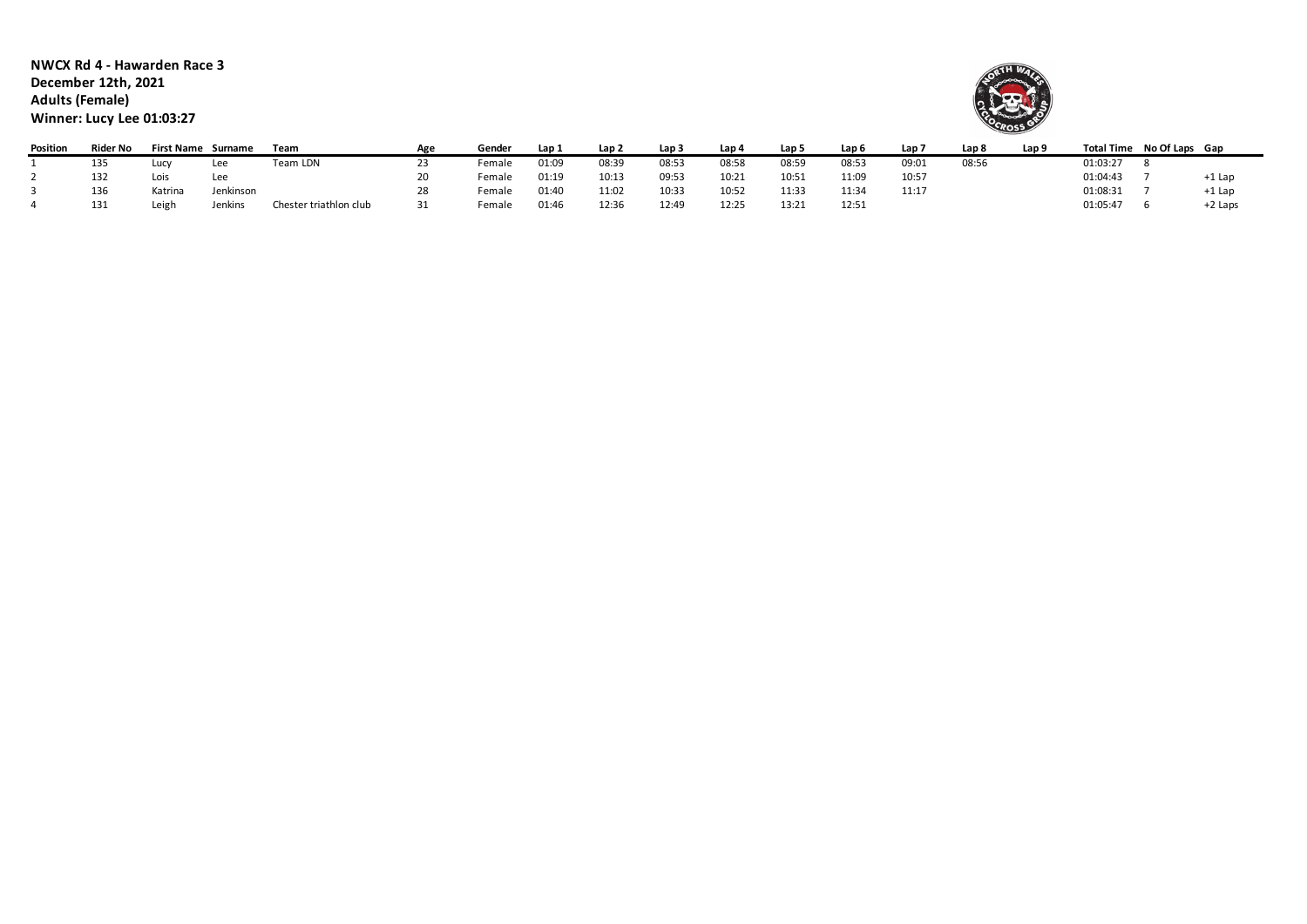## **NWCX Rd 4 - Hawarden Race 3 December 12th, 2021 Adults (Male) Winner: Matthew Marshall 00:59:26**



| Position | Rider No | First Name Surname |            | Team                  | Age | Gender | Lap 1 | Lap <sub>2</sub> | Lap <sub>3</sub> | Lap 4 | Lap 5 | Lap 6 | Lap <sub>7</sub> | Lap 8 | Lap 9 |          | Total Time No Of Laps Gap |           |
|----------|----------|--------------------|------------|-----------------------|-----|--------|-------|------------------|------------------|-------|-------|-------|------------------|-------|-------|----------|---------------------------|-----------|
|          | 60       | Matthew            | Marshall   | recyclist.cc          | 30  | Male   | 00:46 | 06:51            | 07:01            | 07:14 | 07:21 | 07:24 | 07:29            | 07:41 | 07:39 | 00:59:26 |                           |           |
| 2        | 39       | Dyfan              | Evans      |                       | 38  | Male   | 00:45 | 06:54            | 07:05            | 07:19 | 07:26 | 07:30 | 07:33            | 07:43 | 07:42 | 00:59:57 |                           | 00:31     |
| 3        | 51       | Josh               | Matthews   |                       | 28  | Male   | 00:47 | 06:54            | 07:23            | 07:38 | 07:42 | 07:45 | 07:46            | 07:55 | 08:00 | 01:01:50 |                           | 02:24     |
|          | 32       | John               | Isaac      | Audlem Cycling        | 34  | Male   | 01:01 | 07:26            | 07:19            | 07:36 | 07:48 | 07:52 | 07:56            | 08:01 | 07:56 | 01:02:56 | 9                         | 03:30     |
| 5        | 36       | Bevan              | Humphreys  | VC Melvd              | 39  | Male   | 00:49 | 07:26            | 07:46            | 07:59 | 08:01 | 07:57 | 08:11            | 08:10 | 08:10 | 01:04:29 |                           | 05:03     |
| 6        | 57       | Dyfan              | Jones      | VC Melyd              | 39  | Male   | 01:01 | 08:15            | 08:17            | 08:27 | 08:31 | 08:43 | 08:54            | 08:50 |       | 01:00:58 | 8                         | $+1$ Lap  |
|          | 34       | Daniel             | Jones      |                       | 39  | Male   | 00:55 | 08:03            | 08:23            | 08:35 | 08:55 | 09:07 | 09:12            | 09:02 |       | 01:02:12 |                           | $+1$ Lap  |
| 8        | 37       | Stephen            | Stuart     | Picton Cycles         | 38  | Male   | 00:58 | 08:25            | 08:37            | 08:57 | 09:03 | 09:00 | 09:18            | 09:06 |       | 01:03:24 | 8                         | $+1$ Lap  |
| 9        | 71       | Mark               | Stevens    |                       | 33  | Male   | 00:56 | 08:14            | 08:20            | 09:16 | 09:02 | 09:10 | 09:37            | 09:53 |       | 01:04:27 | -8                        | $+1$ Lap  |
| 10       | 41       | Luke               | Taylor     | Stolen goat           | 37  | Male   | 01:11 | 08:39            | 08:32            | 08:45 | 09:16 | 09:13 | 09:37            | 09:50 |       | 01:05:04 |                           | $+1$ Lap  |
| 11       | 129      | Joe                | Allen      | Kingud Factory Racing | 31  | Male   | 00:48 | 08:26            | 08:46            | 08:57 | 08:55 | 09:09 | 11:08            | 10:49 |       | 01:06:58 |                           | $+1$ Lap  |
| 12       | 44       | Ally               | MacPherson |                       | 39  | Male   | 01:06 | 08:45            | 09:13            | 09:22 | 09:50 | 10:11 | 10:38            | 11:19 |       | 01:10:25 |                           | $+1$ Lap  |
| 13       | 35       | Thomas             | Higgins    |                       | 20  | Male   | 01:13 | 09:35            | 09:39            | 10:04 | 10:54 | 11:10 | 10:47            |       |       | 01:03:21 |                           | +2 Laps   |
| 14       | 31       | Gareth             | Lee        |                       | 27  | Male   | 01:11 | 08:46            | 09:14            | 18:06 | 08:41 | 08:56 | 08:55            |       |       | 01:03:50 |                           | $+2$ Laps |
| 15       | 73       | Gavin              | Noble      |                       | 36  | Male   | 01:29 | 10:15            | 10:09            | 10:36 | 10:33 | 10:50 | 10:52            |       |       | 01:04:44 |                           | $+2$ Laps |
| 16       | 33       | Hywel              | Lloyd      |                       | 36  | Male   | 01:05 | 09:15            | 09:13            | 09:30 | 10:56 | 13:44 | 13:34            |       |       | 01:07:17 |                           | $+2$ Laps |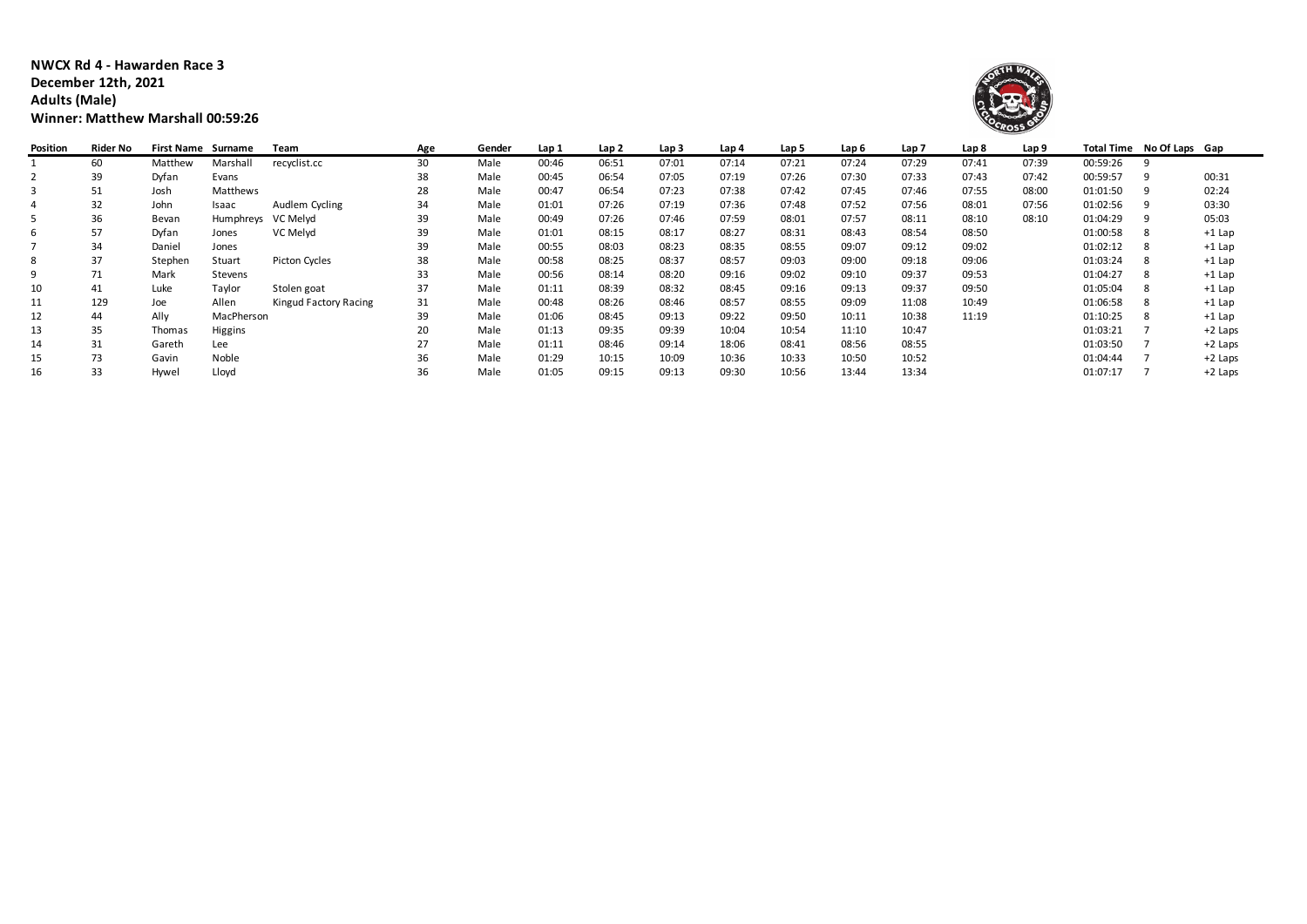**NWCX Rd 4 - Hawarden Race 3 December 12th, 2021 Under 18's (Male) Winner: Cai Curtis Roberts 01:08:03**



| Position | <b>Rider No</b> | First Name Surname |                       | Team        | Gender | Lap .         | Lap 2 | Lap 3 | Lap 4 | Lap 5 | Lap 6 | Lap 7 | Lap 8 | Lap 9 | <b>Total Time</b> | No Of Laps Gap |        |
|----------|-----------------|--------------------|-----------------------|-------------|--------|---------------|-------|-------|-------|-------|-------|-------|-------|-------|-------------------|----------------|--------|
|          |                 |                    | Curtis Robert Rhyl cc |             | Male   | 01.OS<br>U1.0 | 08:07 | 08:22 | 08:13 | 08:2  | 08:26 | 08:31 | 08:14 | 08:47 | 01:08:03          |                |        |
|          |                 | Cain               | Jones                 | Holyhead cc | Male   | 01:10         | 08:59 | 08:43 | 09:21 | 09:28 | 09:03 | 09:14 | 09:12 |       | 01:05:09          |                | -1 Lap |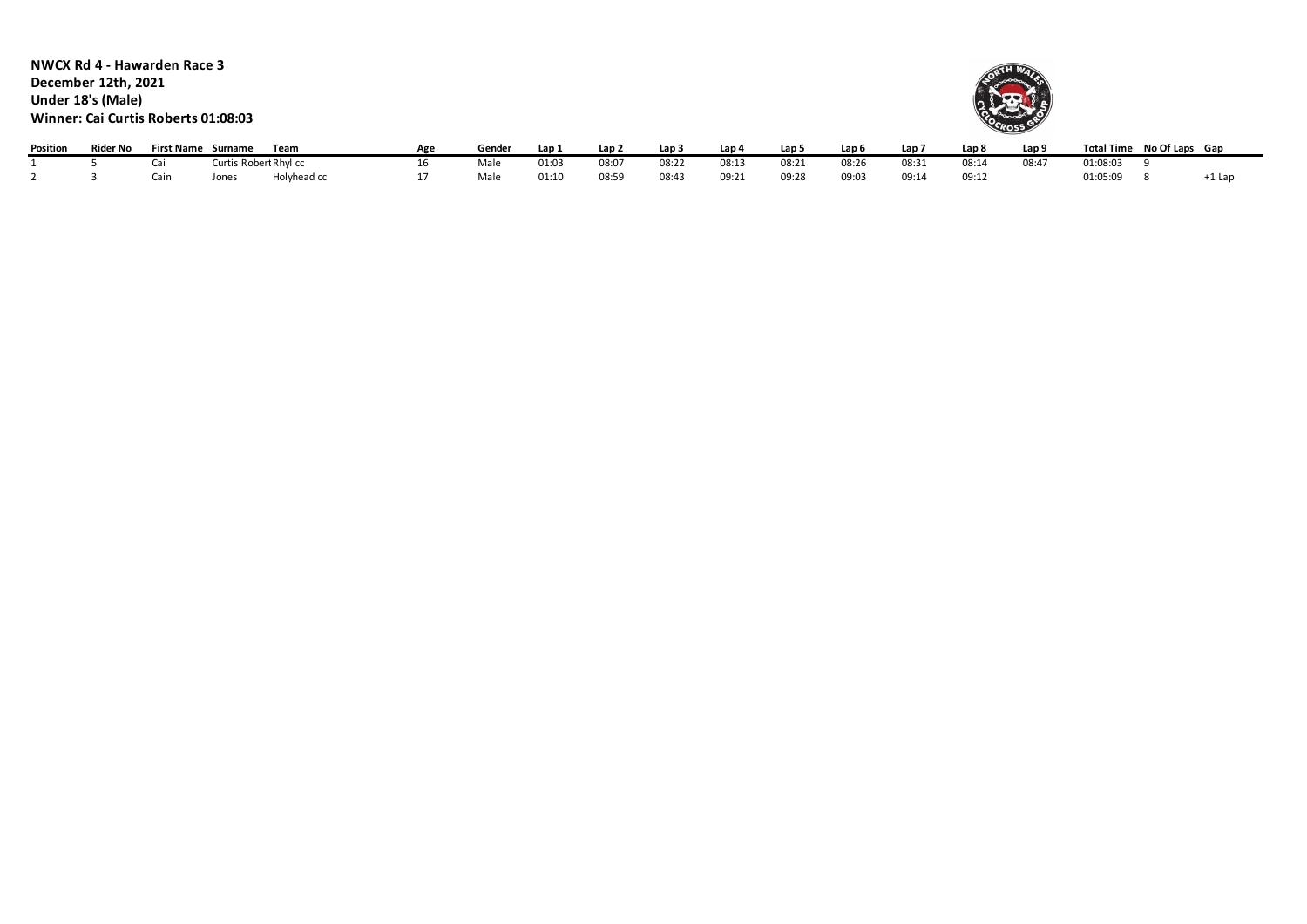**NWCX Rd 4 - Hawarden Race 3 December 12th, 2021 Vet 40 (Female) Winner: Kim Norman 01:04:05**



| Position | Rider No | <b>First Name</b> | Surname | Team                  | Agr | Gender             | Lap:  | Lap 2 | .ap:  | Lap 4     | Lap!       | Lap t | Lap i | Lap 8 | Lap 9 | Total Time No Of Laps Gap |       |
|----------|----------|-------------------|---------|-----------------------|-----|--------------------|-------|-------|-------|-----------|------------|-------|-------|-------|-------|---------------------------|-------|
|          | 251      | Kim               | Norman  | Wrecsam Tri           |     | <sup>:</sup> emale | 01:34 | 10:23 | 10:03 | 10:17     | $10:2^{-}$ | 10:39 | 10:46 |       |       | 01:04:05                  |       |
|          | 255      | Karer             | Jones   | Holyhead Cycling Club | 48  | Female             | 01:37 | 10:40 | 11.20 | $11 - 32$ | 11:11      | 11:44 | 11:23 |       |       | 01:09:26                  | 05:2. |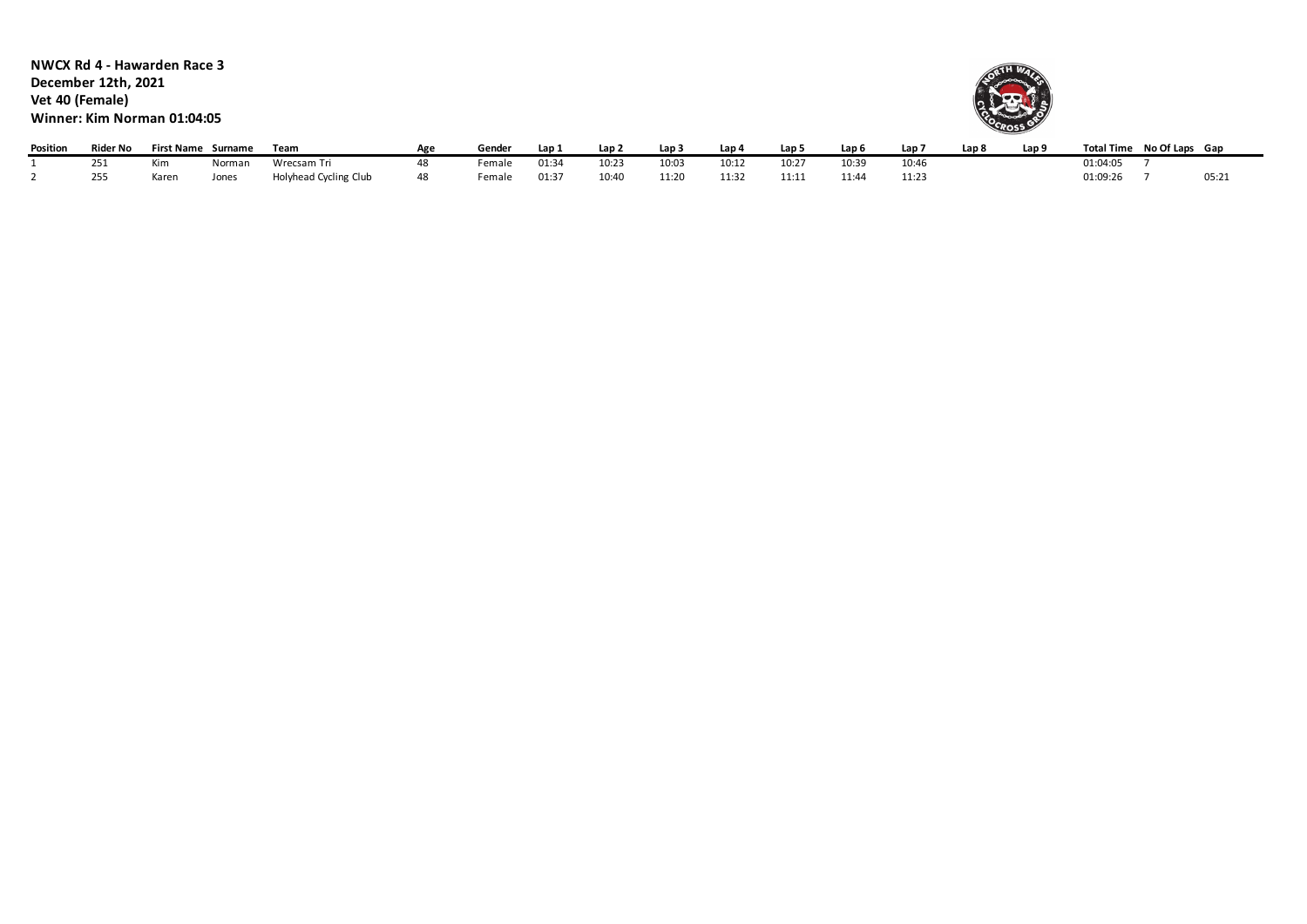**NWCX Rd 4 - Hawarden Race 3 December 12th, 2021 Vet 40 (Male) Winner: Simon Myatt 01:05:36**



| Position | Rider No | First Name Surname |               | Team                             | Age | Gender | Lap 1 | Lap 2 | Lap <sub>3</sub> | Lap 4 | Lap 5 | Lap <sub>6</sub> | Lap 7 | Lap 8 | Lap 9 |          | Total Time No Of Laps Gap |           |
|----------|----------|--------------------|---------------|----------------------------------|-----|--------|-------|-------|------------------|-------|-------|------------------|-------|-------|-------|----------|---------------------------|-----------|
|          | 183      | Simon              | Myatt         | Ashbourne                        | 41  | Male   | 00:54 | 07:59 | 07:47            | 08:05 | 07:59 | 08:11            | 08:18 | 08:04 | 08:21 | 01:05:36 |                           |           |
|          | 174      | Ifan               | Richards      | Cyclo Cymru                      | 43  | Male   | 01:04 | 07:57 | 08:09            | 08:22 | 08:20 | 08:32            | 08:38 | 08:48 |       | 00:59:50 |                           | $+1$ Lap  |
|          | 178      | Barry              | Murphy        | GWRT                             | 42  | Male   | 01:02 | 08:36 | 08:35            | 08:49 | 08:41 | 08:51            | 09:12 | 09:11 |       | 01:02:56 |                           | $+1$ Lap  |
|          | 187      | Jake               | Lomax         |                                  | 48  | Male   | 01:07 | 08:36 | 08:59            | 09:12 | 09:29 | 09:47            | 09:51 | 09:36 |       | 01:06:38 |                           | $+1$ Lap  |
|          | 170      | Nigel              | <b>Bosley</b> |                                  | 47  | Male   | 01:14 | 09:28 | 09:40            | 09:52 | 10:09 | 10:24            | 10:15 |       |       | 01:01:02 |                           | $+2$ Laps |
|          | 164      | Ben                | Hext          | Oneplanet Adventure Bike Club 44 |     | Male   | 01:21 | 09:49 | 09:41            | 09:55 | 10:04 | 10:08            | 10:31 |       |       | 01:01:28 |                           | $+2$ Laps |
|          | 153      | Mark               | Taylor        | Chester tri                      | 40  | Male   | 01:20 | 09:46 | 10:08            | 10:10 | 10:37 | 10:49            | 10:25 |       |       | 01:03:16 |                           | $+2$ Laps |
| 8        | 188      | Ben                | <b>Bright</b> |                                  | 47  | Male   | 01:01 | 07:49 | 08:02            | 08:28 | 08:32 |                  |       |       |       | 00:33:53 |                           | +4 Laps   |
|          | 185      | lain               | Lancaster     | MersevTri                        | 41  | Male   | 01:21 | 09:58 | 10:31            |       |       |                  |       |       |       | 00:21:50 |                           | +6 Laps   |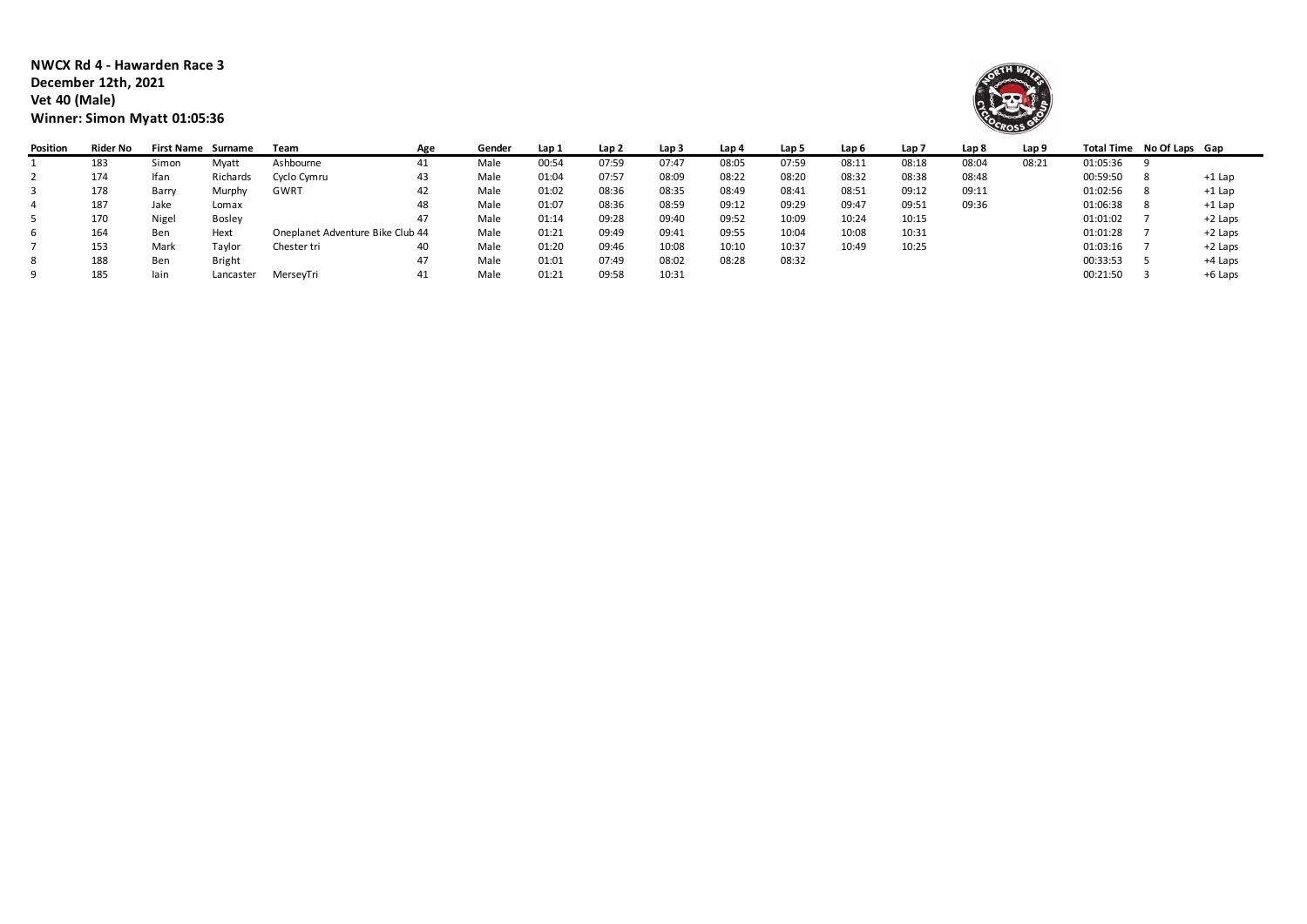**NWCX Rd 4 - Hawarden Race 3 December 12th, 2021 Vet 50 (Female) Winner: Jan Rogers 01:01:35**



| Position | Rider No | <b>First Name</b> | Surname    | Team        | Δσρ | Gender | "Lap  | Lan 2 | Lap 3 | Lap 4 | Lap <sub>5</sub> | Lap <sub>6</sub> | Lap <sup>-</sup> | Lan 8 | Lap 9 |          | Total Time No Of Laps Gap |         |
|----------|----------|-------------------|------------|-------------|-----|--------|-------|-------|-------|-------|------------------|------------------|------------------|-------|-------|----------|---------------------------|---------|
|          | 322      | Jan               | ogers!     | Chester Tri |     | emale  | 01:23 | 09:56 | 09:43 | 09:49 | 10:04            | 10:11            | 10:30            |       |       | 01:01:35 |                           |         |
|          | 321      | $5$ lieler        | Hinstridge |             |     | emale  | 01:46 | 12:27 | 20:33 | 15:18 |                  |                  |                  |       |       | 00:50:05 |                           | ኑ3 Laps |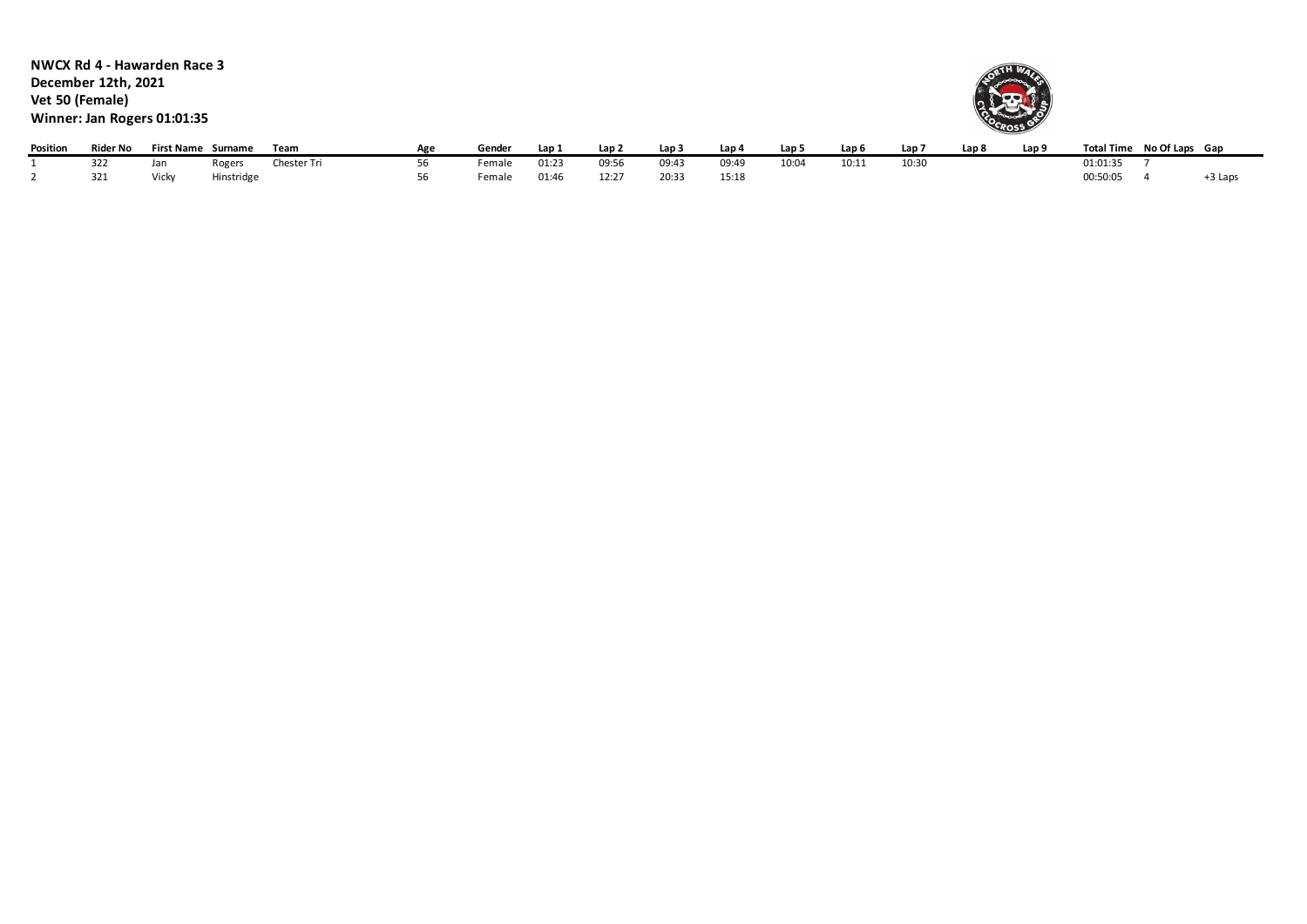**NWCX Rd 4 - Hawarden Race 3 December 12th, 2021 Vet 50 (Male) Winner: Robert Allen 01:06:41**



| Position | Rider No | <b>First Name Surname</b> |                | Team                      | Age | Gender | Lap 1 | Lap 2 | Lap <sub>3</sub> | Lap 4 | Lap 5 | Lap 6 | Lap <sub>7</sub> | Lap 8 | Lap 9 |          | Total Time No Of Laps Gap |          |
|----------|----------|---------------------------|----------------|---------------------------|-----|--------|-------|-------|------------------|-------|-------|-------|------------------|-------|-------|----------|---------------------------|----------|
|          | 281      | Robert                    | Allen          | Leisure Lakes Bikes       | 56  | Male   | 00:51 | 07:48 | 07:58            | 08:06 | 08:06 | 08:26 | 08:24            | 08:31 | 08:31 | 01:06:41 |                           |          |
| 2        | 285      | Gavin                     | <b>Brookes</b> | Congleton Cycle Club      | 51  | Male   | 00:53 | 08:03 | 08:21            | 08:26 | 08:39 | 08:50 | 08:54            | 08:47 |       | 01:00:51 |                           | $+1$ Lap |
| 3        | 305      | Graham                    | Prentice       | Liverpool Century         | 54  | Male   | 00:59 | 08:13 | 08:15            | 08:44 | 08:54 | 09:11 | 09:10            | 08:55 |       | 01:02:20 |                           | $+1$ Lap |
| 4        | 284      | David                     | Jones          |                           | 59  | Male   | 01:15 | 09:22 | 09:00            | 09:22 | 09:04 | 09:05 | 09:10            | 09:15 |       | 01:05:34 |                           | $+1$ Lap |
| 5        | 291      | George                    | Peers          |                           | 53  | Male   | 01:06 | 08:49 | 08:54            | 09:18 | 09:22 | 09:44 | 09:52            | 09:42 |       | 01:06:46 |                           | $+1$ Lap |
| 6        | 274      | Peter                     | Hughes         |                           | 55  | Male   | 01:03 | 08:42 | 08:38            | 09:11 | 08:53 | 09:04 | 10:10            | 15:03 |       | 01:10:43 |                           | $+1$ Lap |
|          | 271      | Justin                    | Lewis          |                           | 51  | Male   | 01:08 | 09:07 | 09:29            | 10:39 | 09:49 | 10:05 | 10:03            |       |       | 01:00:20 |                           | +2 Laps  |
| 8        | 293      | David J                   | Fanning        | V C Melyd                 | 56  | Male   | 01:18 | 09:21 | 09:11            | 09:43 | 09:58 | 10:43 | 10:21            |       |       | 01:00:34 |                           | +2 Laps  |
| 9        | 296      | Stephen                   | Mazzone        |                           | 55  | Male   | 01:07 | 09:22 | 10:02            | 09:53 | 10:01 | 10:05 | 10:12            |       |       | 01:00:42 |                           | +2 Laps  |
| 10       | 277      | Chris                     | Bennett        | <b>GOG Triathlon Club</b> | 57  | Male   | 01:19 | 09:56 | 09:40            | 10:13 | 10:46 | 10:54 | 10:54            |       |       | 01:03:42 |                           | +2 Laps  |
| 11       | 276      | Quentin                   | Jones          | <b>Megacold Lampers</b>   | 59  | Male   | 01:25 | 11:06 | 11:17            | 11:14 | 11:28 | 11:41 | 11:37            |       |       | 01:09:48 |                           | +2 Laps  |
| 12       | 297      | Andy                      | Roberts        |                           | 50  | Male   | 00:58 | 08:55 | 10:19            | 08:57 | 08:53 | 21:27 |                  |       |       | 00:59:29 | 6                         | +3 Laps  |
| 13       | 289      | Graham                    | Whalley        | Lyme RC                   | 55  | Male   | 01:27 | 11:40 | 12:28            | 12:35 | 13:33 | 12:46 |                  |       |       | 01:04:30 |                           | +3 Laps  |
| 14       | 307      | Peter                     | Eaton          |                           | 50  | Male   | 01:35 | 12:31 | 13:41            | 13:44 | 13:27 | 16:10 |                  |       |       | 01:11:07 |                           | +3 Laps  |
| 15       | 306      | Mark                      | Hodge          |                           | 53  | Male   | 01:33 | 12:26 | 13:48            | 14:32 |       |       |                  |       |       | 00:42:18 |                           | +5 Laps  |
| 16       | 303      | Christian                 | Walton-Evans   |                           | 50  | Male   | 01:01 | 09:27 |                  |       |       |       |                  |       |       | 00:10:28 |                           | +7 Laps  |
| 17       | 272      | James                     | McQueen        |                           | 52  | Male   | 01:31 |       |                  |       |       |       |                  |       |       | 00:01:31 |                           | +8 Laps  |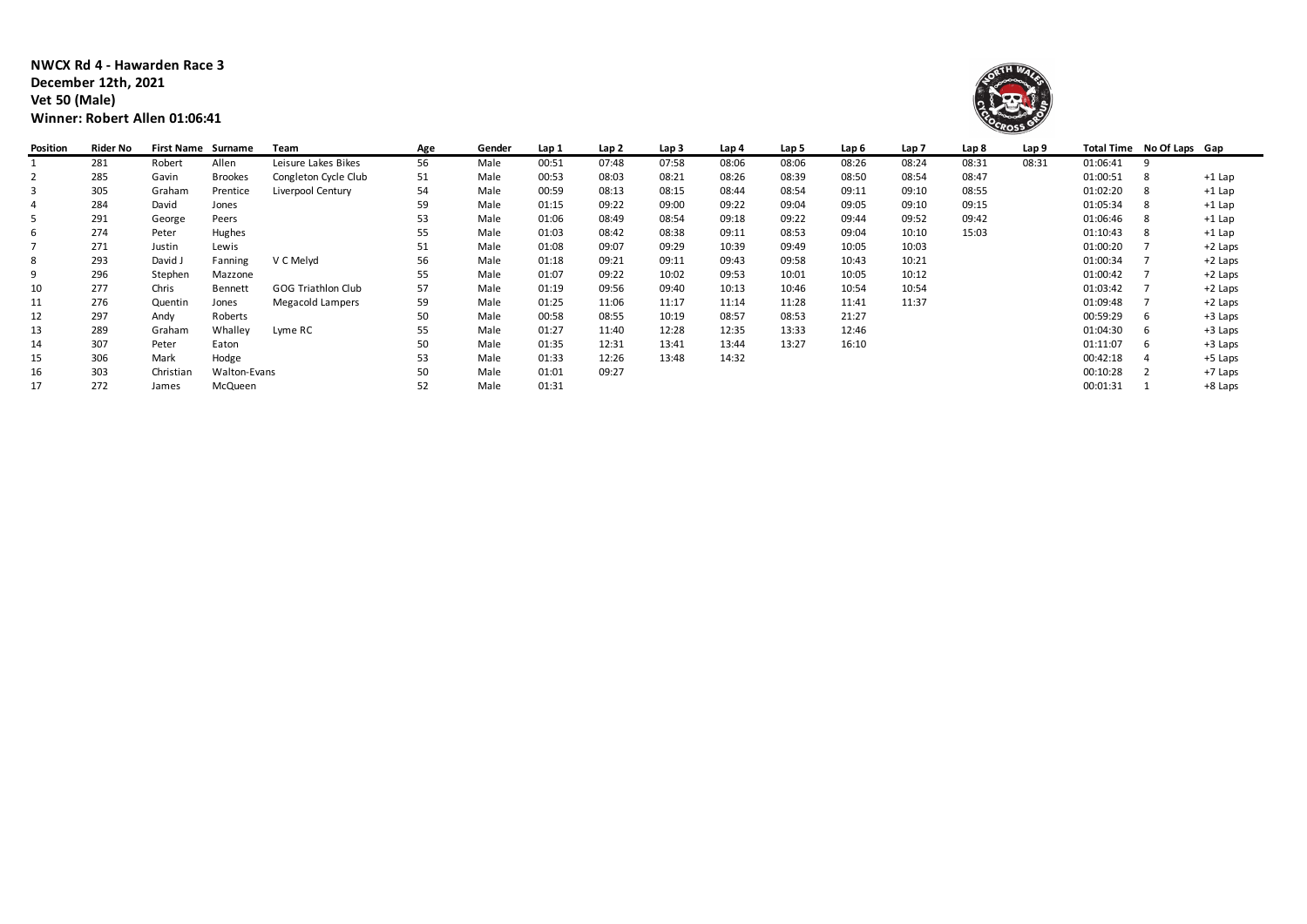|          | NWCX Rd 4 - Hawarden Race 3<br>December 12th, 2021<br>Vet 60+ (Female)<br>Winner: Janet Burthem 01:03:30 |       |                    |           |     |        |       |       |       |       |                  |       |       | COCROSS |                  |                           |  |
|----------|----------------------------------------------------------------------------------------------------------|-------|--------------------|-----------|-----|--------|-------|-------|-------|-------|------------------|-------|-------|---------|------------------|---------------------------|--|
| Position | Rider No                                                                                                 |       | First Name Surname | Team      | Age | Gender | Lap 1 | Lap 2 | Lap 3 | Lap 4 | Lap <sub>5</sub> | Lap 6 | Lap 7 | Lap 8   | Lap <sub>9</sub> | Total Time No Of Laps Gap |  |
|          | 350                                                                                                      | Janet | Burthem            | Vac melyd | 61  | Female | 01:09 | 08:52 | 08:44 | 08:58 | 08:49            | 09:00 | 08:58 | 09:00   |                  | 01:03:30                  |  |